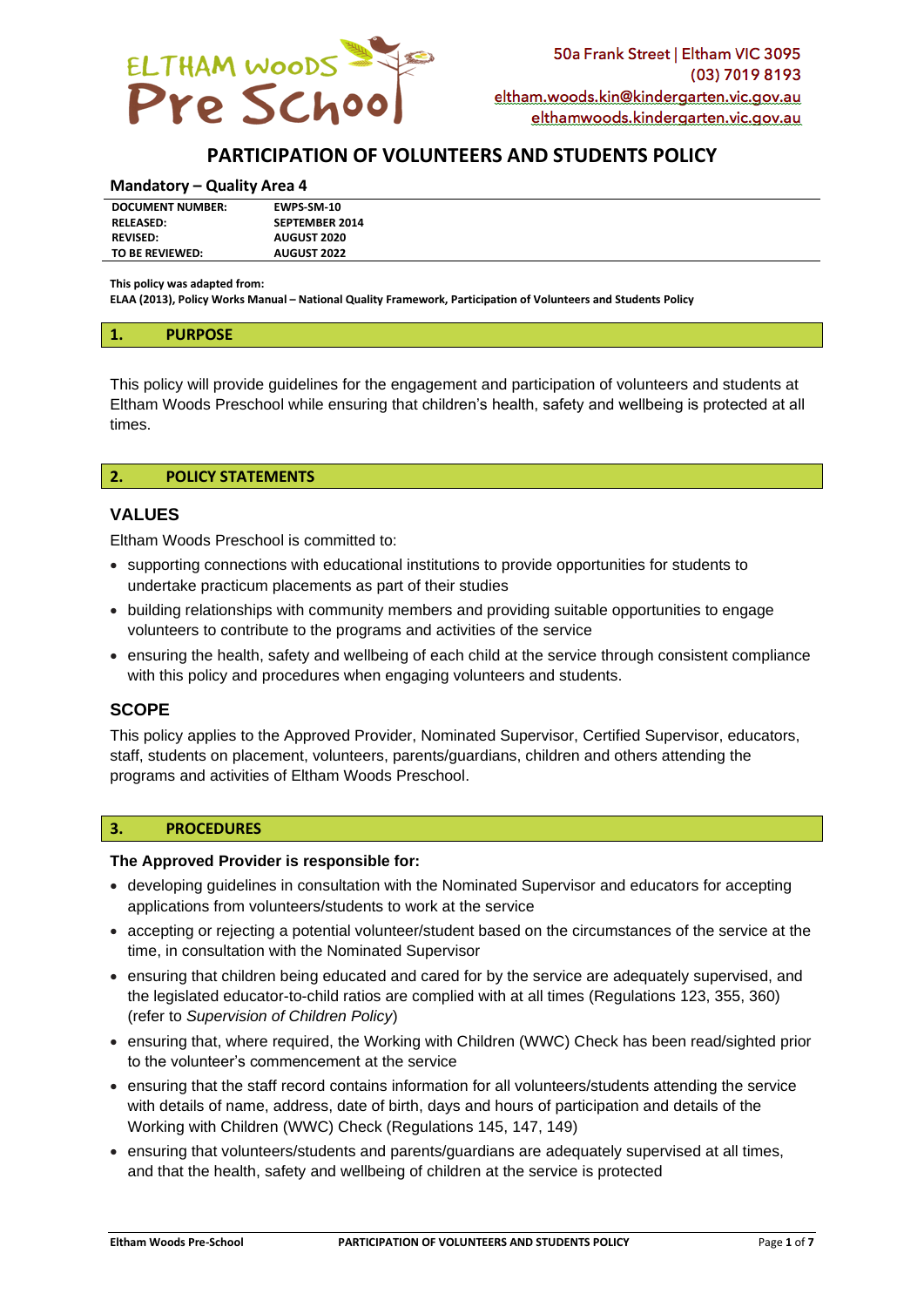- ensuring that volunteers/students and parents/guardians are not left with sole supervision of individual children or groups of children
- ensuring that parents/guardians of a child attending the service can enter the service premises at any time that the child is being educated and cared for, except where this may pose a risk to the safety of children or staff, or conflict with any duty of the Approved Provider, Nominated Supervisor or educators under the law (Regulation 157)
- developing a range of strategies to enable and encourage the participation and involvement of parents/guardians at the service
- providing volunteers/students and parents/guardians with access to all service policies and procedures, and a copy of the *Education and Care Services National Regulations 2011*
- ensuring that volunteers/students and parents/guardians comply with the National Regulations and all service policies and procedures, including the *Code of Conduct Policy*, while attending the service
- developing an induction checklist for volunteers/students attending the service (refer to Attachment 1 – Sample induction checklist for volunteers/students) in consultation with the Nominated Supervisor and educators.

# **The Nominated Supervisor is responsible for:**

- assisting the Approved Provider to develop guidelines for applications from volunteers/students to work at the service
- assisting the Approved Provider with decisions in relation to accepting/rejecting a potential volunteer/student based on the circumstances of the service at the time
- ensuring that children being educated and cared for by the service are adequately supervised, and the legislated educator-to-child ratios are complied with at all times (Regulations 123, 355, 360) (refer to *Supervision of Children Policy*)
- ensuring that, where required, the Working with Children (WWC) Check has been read/sighted prior to the volunteer's commencement at the service, and that details are included on the staff record
- ensuring that volunteers/students and parents/guardians are adequately supervised at all times, and that the health, safety and wellbeing of children at the service is protected
- ensuring that volunteers/students and parents/guardians are not left with sole supervision of individual children or groups of children
- ensuring that parents/guardians of a child attending the service can enter the service premises at any time that the child is being educated and cared for, except where this may pose a risk to the safety of children or staff, or conflict with any duty of the Approved Provider, Nominated Supervisor or educators under the law (Regulation 157)
- ensuring strategies are in place to enable and encourage the participation and involvement of parents/guardians at the service
- providing volunteers/students and parents/guardians with access to all service policies and procedures, and a copy of the *Education and Care Services National Regulations 2011*
- ensuring that volunteers/students and parents/guardians comply with the National Regulations and all service policies and procedures, including the *Code of Conduct Policy*, while attending the service
- assisting the Approved Provider to develop an induction checklist for volunteers/students at the service (refer to Attachment 1 – Sample induction checklist for volunteers/students)
- ensuring that volunteers/students have completed the induction checklist (refer to Attachment 1) and have been provided with a copy of the staff handbook, if applicable.

# **Certified Supervisors are responsible for:**

• ensuring that, where required, the Working with Children (WWC) Check has been read/sighted prior to the volunteer's commencement at the service.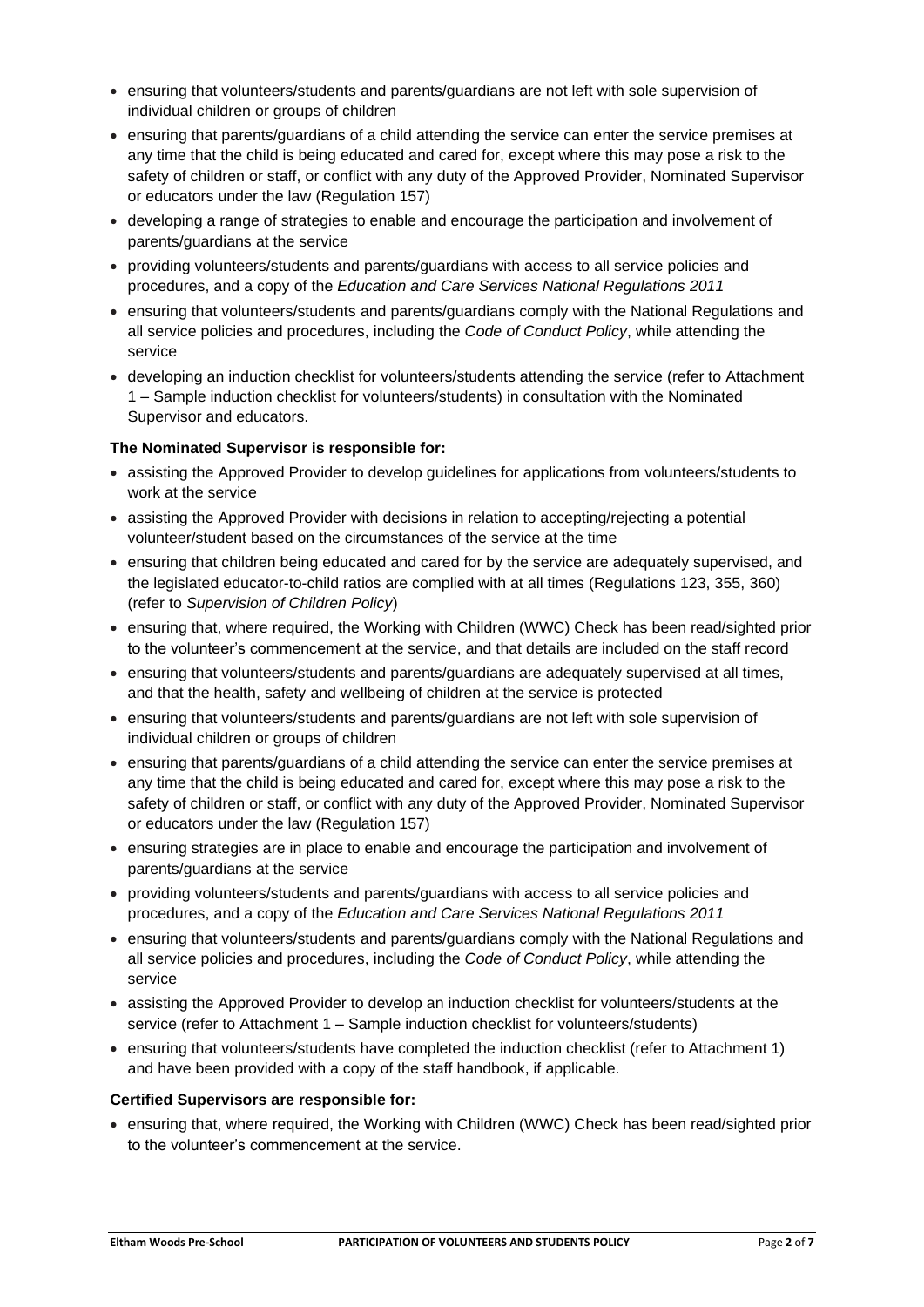# **Certified Supervisors and other educators are responsible for:**

- assisting the Approved Provider and Nominated Supervisor to develop guidelines for applications from volunteers/students to work at the service
- ensuring that children being educated and cared for by the service are adequately supervised, and the legislated educator-to-child ratios are complied with at all times (refer to *Supervision of Children Policy*)
- providing volunteers/students and parents/guardians with access to all service policies and procedures, and a copy of the *Education and Care Services National Regulations 2011*
- ensuring that volunteers/students and parents/guardians comply with the National Regulations and all service policies and procedures, including the *Code of Conduct Policy*, while attending the service
- complying with the requirement that volunteers/students and parents/guardians are adequately supervised at all times, and that the health, safety and wellbeing of children at the service is protected
- complying with the requirement that volunteers/students and parents/guardians are not left with sole supervision of individual children or groups of children
- enabling parents/guardians of children attending the service to access the service premises at any time the child is being educated and cared for except where this poses a risk to the safety of children and/or staff
- encouraging the participation and involvement of parents/guardians at the service
- assisting the Approved Provider and Nominated Supervisor to develop an induction checklist for volunteers/students at the service (refer to Attachment 1 – Sample induction checklist for volunteers/students)
- assisting volunteers/students to understand the requirements of this policy and the expectations of the service.

# **Volunteers and students, while at the service, are responsible for:**

- ensuring they have provided all details required to complete the staff record
- undertaking a Working with Children (WWC) Check and presenting a current WWC Check card or other notification, as applicable
- understanding and acknowledging the requirement for confidentiality of all information relating to educators and families within the service (refer to *Privacy and Confidentiality Policy*)
- complying with the requirements of the *Education and Care Services National Regulations 2011* and with all service policies and procedures, including the *Code of Conduct Policy*, while at the service
- undertaking the induction process and completing the induction checklist (refer to Attachment 1) prior to commencement at the service
- following the directions of staff at the service at all times to ensure that the health, safety and wellbeing of children is protected.

# **Parents/guardians are responsible for:**

- complying with the requirements of the *Education and Care Services National Regulations 2011* and with all service policies and procedures, including the *Code of Conduct Policy*, while attending the service
- following the directions of staff at the service at all times to ensure that the health, safety and wellbeing of children is protected.

# **4. BACKGROUND AND LEGISLATION**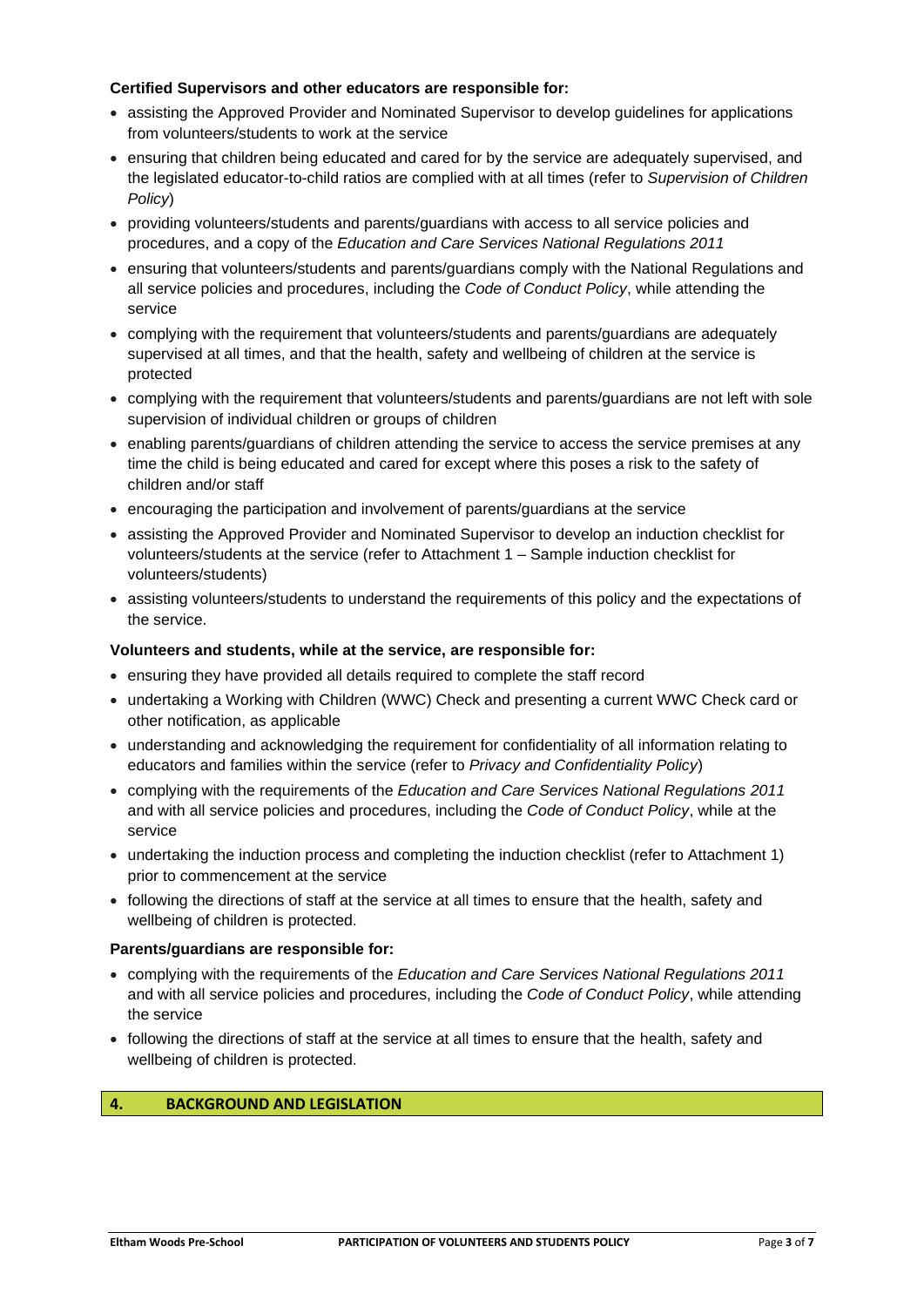# **Background**

Students may participate in programs and activities at the service from time to time including observing and experiencing the provision of centre-based education and care. This will be encouraged and facilitated by [Service Name] wherever appropriate and possible.

[Service Name] values the participation of parents/guardians and other family members, and the voluntary contribution they make to the education and care of their own and other children. "In genuine partnerships families and educators value each other's knowledge and roles, communicate freely and respectfully and engage in shared decision making" (*Early Years Learning Framework –* refer to Sources).

[Service Name] aims to provide a range of opportunities for family members, volunteers and students to participate in programs and activities while adhering to clear guidelines regarding appropriate interactions and communication with staff, and other adults and children at the service (refer to *Code of Conduct Policy*).

The role that volunteers play in education and care services varies and can include working with groups of children, preparing materials or food, assisting with administrative tasks or working one-onone with individual children. The service is responsible for ensuring that volunteers are suitable to work with children, and that children's health, safety and wellbeing is protected at all times.

Volunteers should only be engaged to complement, not replace, the work of paid staff. Accordingly, services should not engage volunteers to fill the place of an employee who is ill or on leave, or to fill a vacant budgeted position.

Volunteers must **not** be asked to perform tasks:

- that they are untrained, unqualified or too inexperienced to undertake
- that put the children or themselves in a vulnerable or potentially unsafe situation
- where there is a conflict of interest.

Prior to participation at the service, a volunteer or student (aged 18 years or over) must be in possession of a Working with Children (WWC) Check.

Parents/guardians whose children usually attend the service are exempt from needing a WWC Check. However a service may decide, as a demonstration of duty of care, that all parents/guardians who volunteer at the service are required to undergo a WWC Check.

In line with Child Safe Standard 4 and the *Child Safe Environment Policy*, prior to engaging a volunteer or student an assessment should be undertaken of the nature of the responsibility to determine whether a position description is required, and based on that whether an interview and referee checks are required.

# **Legislation and standards**

Relevant legislation and standards include but are not limited to:

- Child Safe Standards
- *Education and Care Services National Law Act 2010*
- *Education and Care Services National Regulations 2011*
- *Equal Opportunity Act 2010* (Vic)
- *Fair Work Act 2009* (Cth)
- *National Quality Standard*, Quality Area 4: Staffing Arrangements
- *Occupational Health and Safety Act 2004* (Vic)
- *Working with Children Act 2005* (Vic)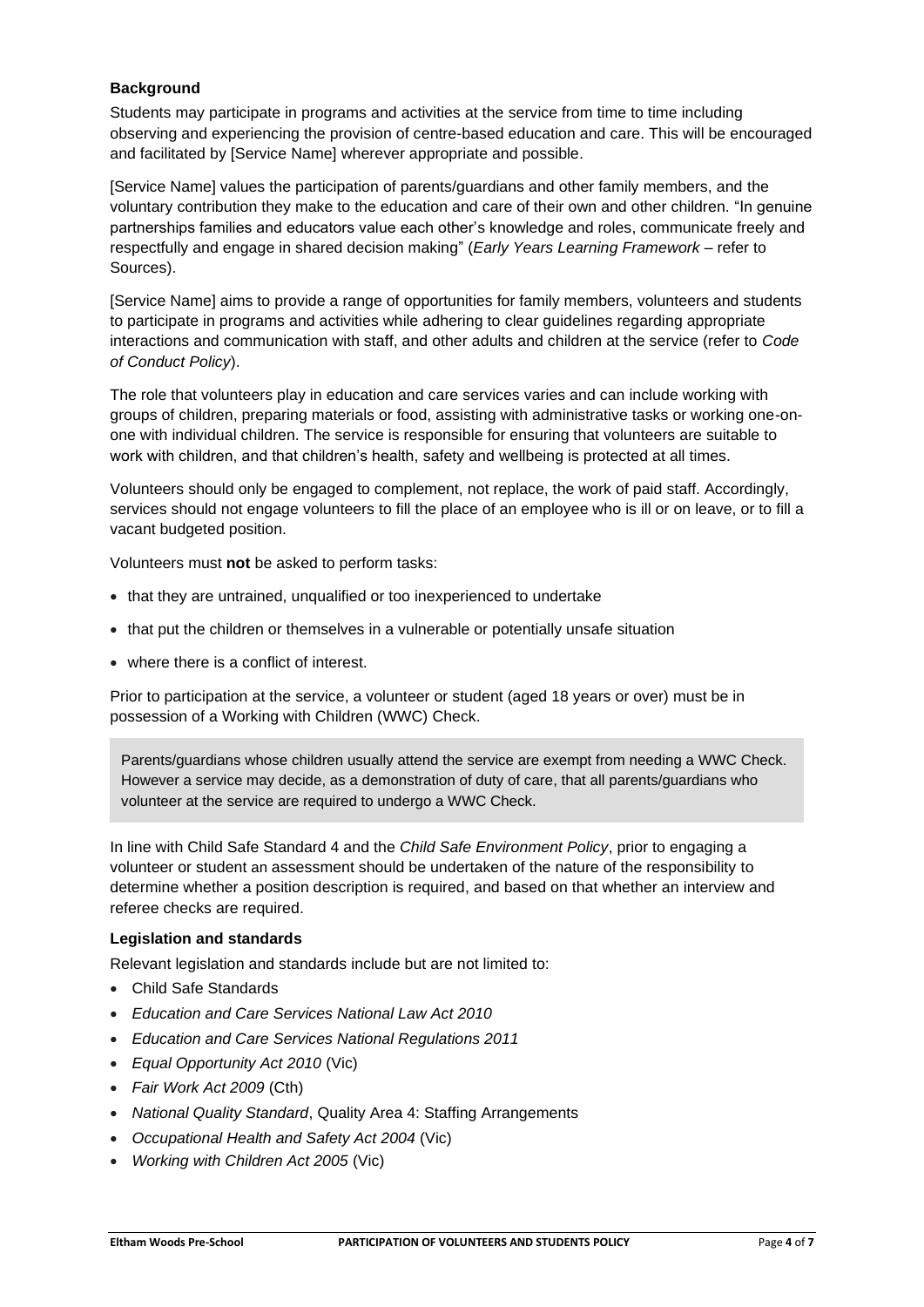#### **5. DEFINITIONS**

The terms defined in this section relate specifically to this policy. For commonly used terms e.g. Approved Provider, Nominated Supervisor, Regulatory Authority etc. refer to the *General Definitions* section of this manual.

**Conflict of interest:** (In relation to this policy) refers to an interest that may affect, or may appear reasonably likely to affect, the judgement or conduct of the volunteer, or may impair their independence or loyalty to the service. A conflict of interest can arise from avoiding personal losses as well as gaining personal advantage, whether financial or otherwise, and may not only involve the volunteer, but also their relatives, friends or business associates.

**Student:** A person undertaking a practicum placement as part of a recognised early childhood qualification. This student will be supported by an educational institution in the completion of their placement.

**Volunteer:** A person who willingly undertakes defined activities to support the education and care programs at a children's service in an unpaid or honorary capacity. These activities may include direct contact with children, administrative tasks, or preparing materials or food.

**Working directly with children:** For the purposes of the National Regulations, working directly with children is defined as being physically present with children and directly engaged in providing them with education and/or care.

**Working with Children (WWC) Check:** The check is a legal requirement for those undertaking paid or voluntary child-related work in Victoria and is a measure to help protect children from harm arising as a result of physical or sexual abuse. The Department of Justice assesses a person's suitability to work with children by examining relevant serious sexual, physical and drug offences in a person's national criminal history and, where appropriate, their professional history. A WWC Check card, notice or document (valid for five years), is granted to a person under working with children legislation if:

- they have been assessed as suitable to work with children
- there has been no information that, if the person worked with children, they would pose a risk to those children
- they are not prohibited from attempting to obtain, undertake or remain in child-related employment.

#### **6. SOURCES AND RELATED POLICIES**

#### **Sources**

- Australian Children's Education and Care Quality Authority (ACECQA): www.acecqa.gov.au
- National *Early Years Learning Framework*: [http://www.deewr.gov.au/earlychildhood/policy\\_agenda/](http://www.deewr.gov.au/earlychildhood/policy_agenda/quality/pages/earlyyearslearningframework.aspx) [quality/pages/earlyyearslearningframework.aspx](http://www.deewr.gov.au/earlychildhood/policy_agenda/quality/pages/earlyyearslearningframework.aspx)
- Working with Children Check Unit, Department of Justice, Victoria: [www.justice.vic.gov.au/workingwithchildren/](http://www.justice.vic.gov.au/workingwithchildren/)

#### **Service policies**

- *Child Safe Environment Policy*
- *Code of Conduct Policy*
- *Complaints and Grievances Policy*
- *Delivery and Collection of Children Policy*
- *Determining Responsible Person Policy*
- *Inclusion and Equity Policy*
- *Interactions with Children Policy*
- *Occupational Health and Safety Policy*
- *Privacy and Confidentiality Policy*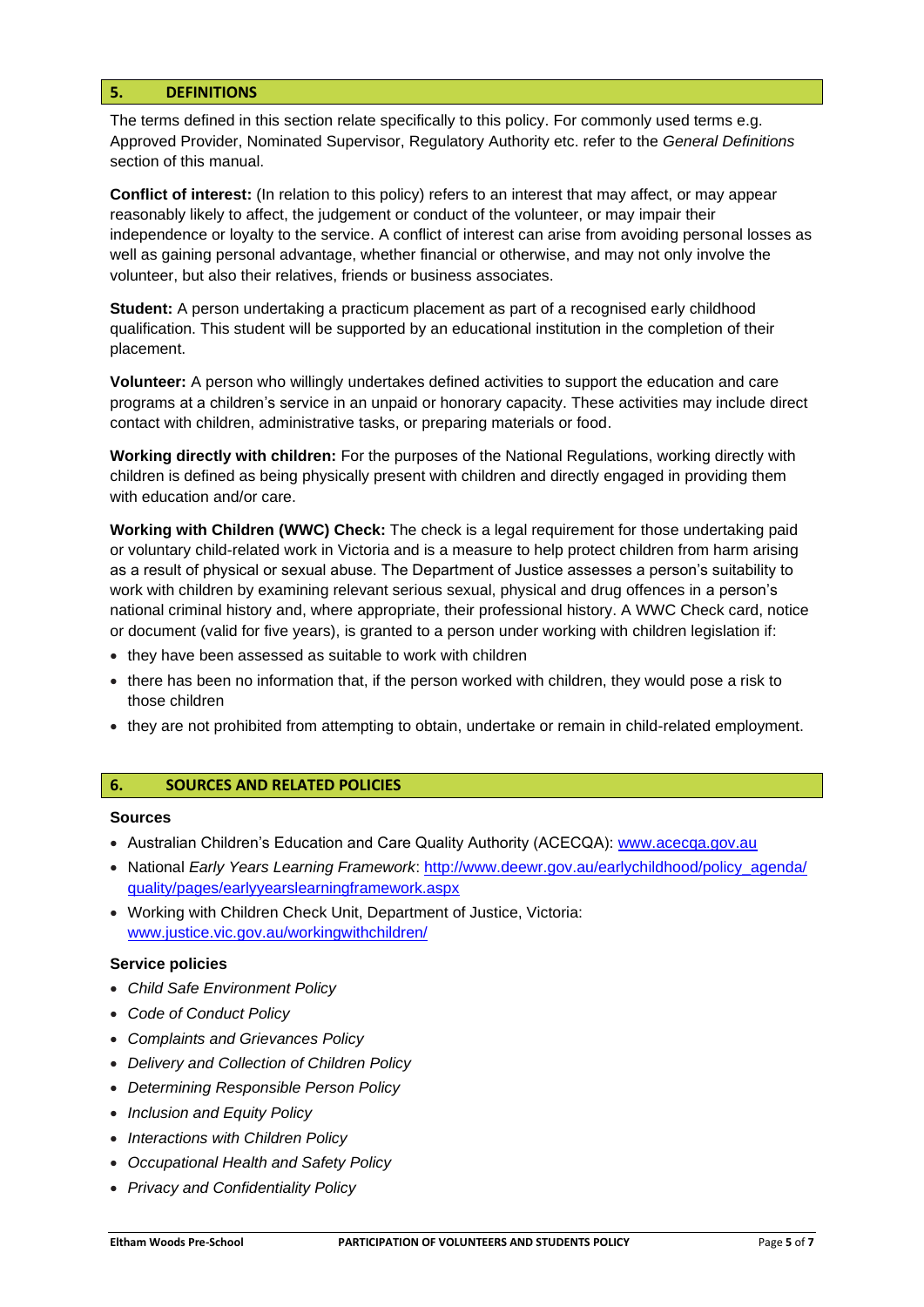- *Staffing Policy*
- *Supervision of Children Policy*

#### **7. EVALUATION**

In order to assess whether the values and purposes of the policy have been achieved, the Approved Provider will:

- check staff records on a regular basis to ensure details of students and volunteers are maintained in line with all legislative requirements as outlined in the policy
- regularly seek feedback from everyone affected by the policy regarding its effectiveness
- monitor the implementation, compliance, complaints and incidents in relation to this policy
- keep the policy up to date with current legislation, research, policy and best practice
- revise the policy and procedures as part of the service's policy review cycle, or as required
- notify parents/guardians at least 14 days before making any changes to this policy or its procedures.

#### **8. ATTACHMENTS**

• Attachment 1: Sample induction checklist for volunteers/students

# **9. AUTHORISATION**

This policy was adopted by the Approved Provider of Eltham Woods Preschool in 2018.

#### **10. POLICY CHANGE RECORD**

| Date           | <b>Revision Description</b> | <b>Authority</b>      |
|----------------|-----------------------------|-----------------------|
| August<br>2020 | Review                      | <b>EWPS Committee</b> |
|                |                             |                       |
|                |                             |                       |